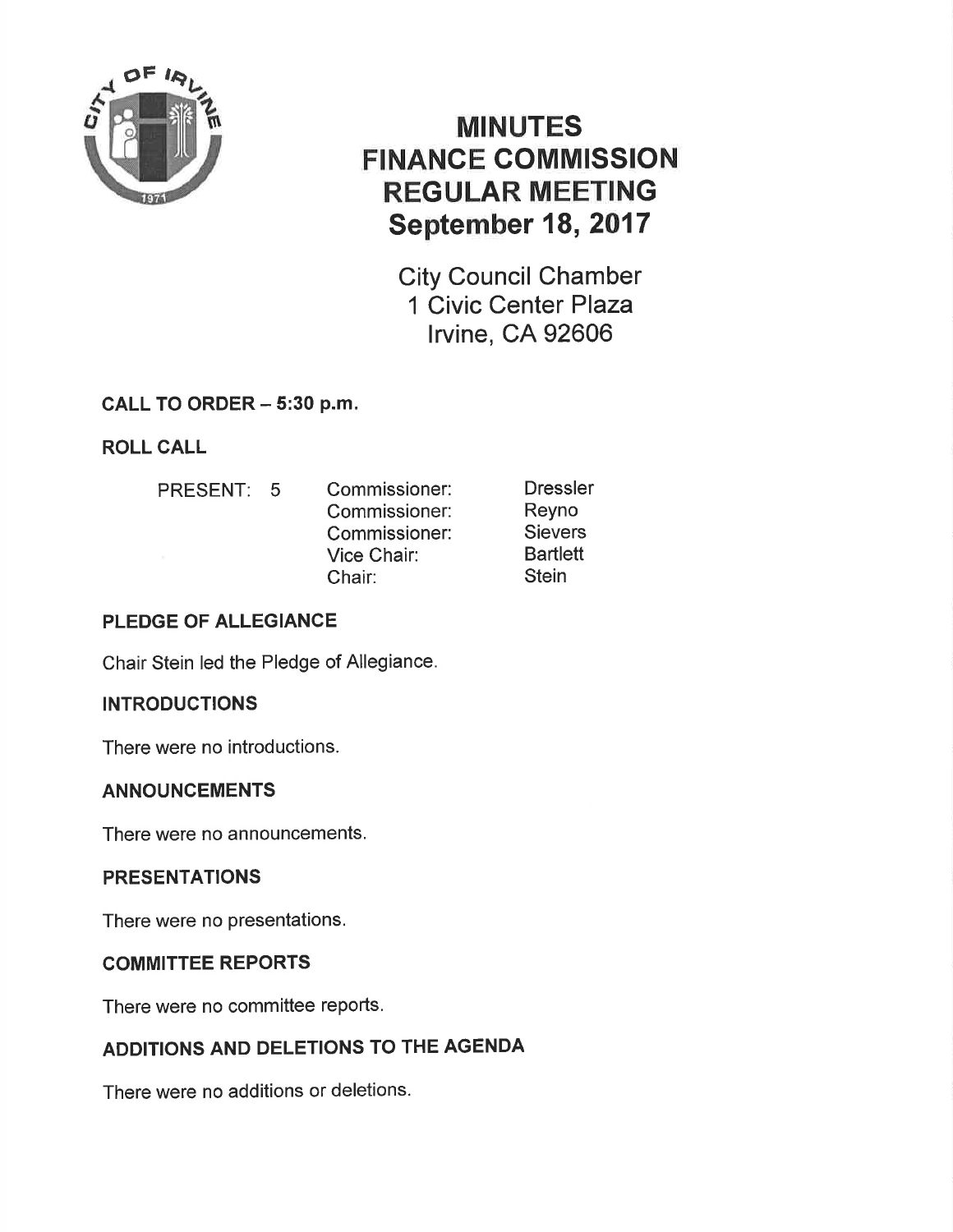#### PUBLIC COMMENTS

There were no public comments.

#### CONSENT CALENDAR

#### ACTION: Moved by Commissioner Sievers, seconded by Gommissioner Dressler, and unanimously carried to approve Consent Calendar ltems 1 & 2.

#### 1. MINUTES

Approved the minutes of a regular meeting of the Finance Commission held on August 21,2017.

#### $2<sub>1</sub>$ ACCEPTANCE OF GALIFORNIA OFFICE OF TRAFFIC SAFETY SELECTIVE TRAFFIC ENFORCEMENT PROGRAM GRANT

- 1) Recommended the City Council authorize the Director of Public Safety to approve and accept a \$510,000 Selective Traffic Enforcement Program grant award from the State of California, Office of Traffic Safety.
- 2) Recommended the City Council approve a budget adjustment appropriating \$510,000 for the California Office of Traffic Safety Selective Traffic Enforcement Program grant.

#### COMMISSION BUSINESS

#### 3. EXTENSION OF INFORMATION SERVICES AGREEMENT

Khaled Tawfik, Chief lnformation Officer, presented the report and answered questions. Grace Leung, Assistant City Manager, and Kristin Griffith, Director of Administrative Services, were also present and answered questions.

Commission discussion included: a DXC contract update, an overview of the transition plan, and reviewing options for corrective measures to resolve service level concerns; the difference between DXC and Conduent assigned projects; ongoing projects and the efficiency gained from using contractors with historical knowledge; a 30 day status report; determining when to evaluate alternative options or bring services in-house; returning with an update at 50 percent spend; and including enhanced language within the staff report.

#### AGTION: Moved by Chair Stein, seconded by Vice Ghair Bartlett, and unanimously carried, to:

Recommend City Council approve the Tenth Amendment to the sole source lnformation Services Agreement with Conduent Enterprise Solutions, LLC (formerly ACS Enterprise Solutions, LLC) (ACS), a Delaware limited liability company and wholly owned subsidiary of Conduent lncorporated (Conduent), extending the